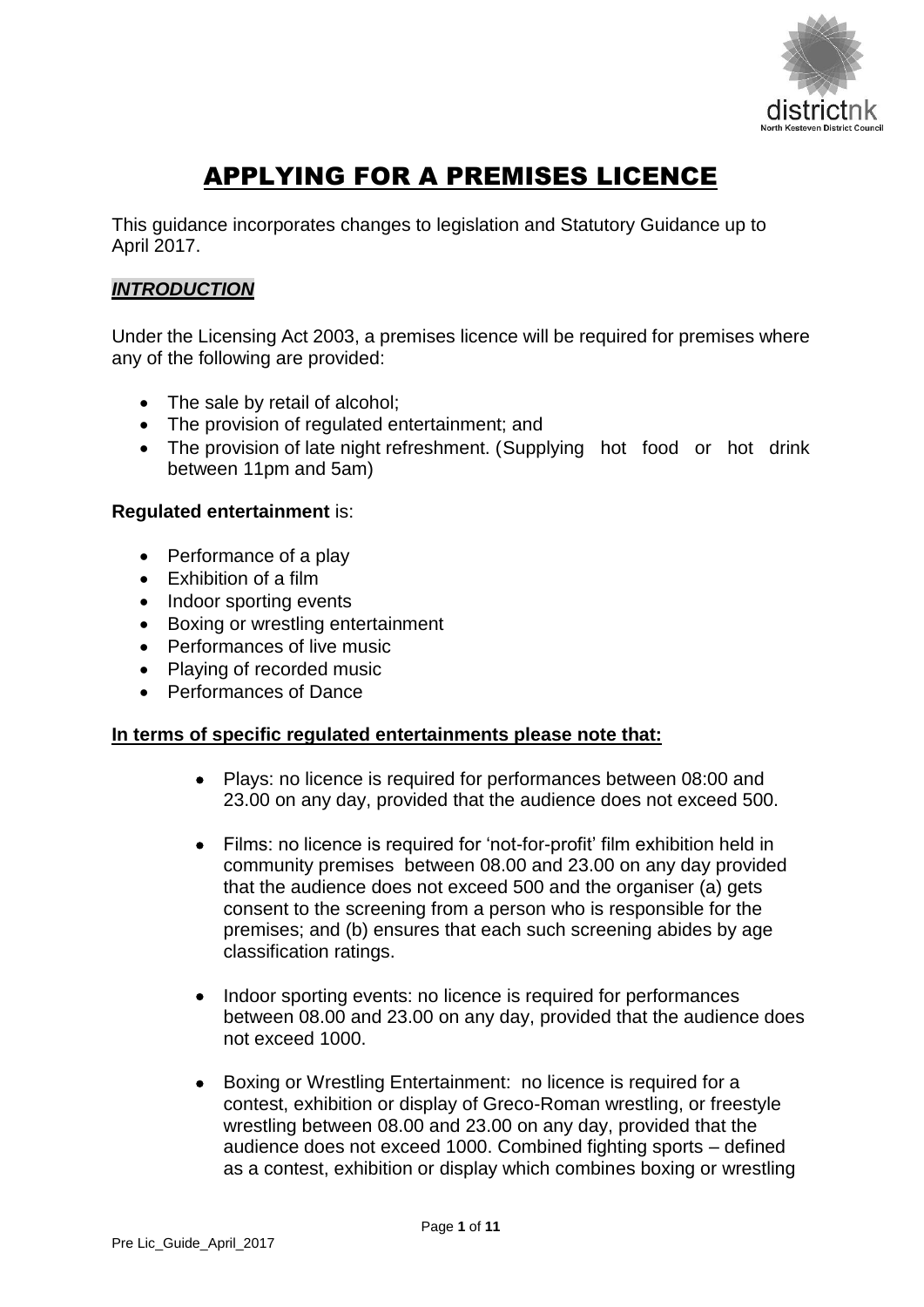with one or more martial arts – are licensable as a boxing or wrestling entertainment rather than an indoor sporting event.

- Live music: no licence permission is required for:
	- $\geq$  a performance of unamplified live music between 08.00 and 23.00 on any day, on any premises.
	- $\geq$  a performance of amplified live music between 08.00 and 23.00 on any day on premises authorised to sell alcohol for consumption on those premises, provided that the audience does not exceed 500.
	- $\geq$  a performance of amplified live music between 08.00 and 23.00 on any day, in a workplace that is not licensed to sell alcohol on those premises, provided that the audience does not exceed 500.
	- $\geq$  a performance of amplified live music between 08.00 and 23.00 on any day, in a church hall, village hall, community hall, or other similar community premises, that is not licensed by a premises licence to sell alcohol, provided that (a) the audience does not exceed 500, and (b) the organiser gets consent for the performance from a person who is responsible for the premises.
	- $\geq$  a performance of amplified live music between 08.00 and 23.00 on any day, at the non-residential premises of (i) a local authority, or (ii) a school, or (iii) a hospital, provided that (a) the audience does not exceed 500, and (b) the organiser gets consent for the performance on the relevant premises from: (i) the local authority concerned, or (ii) the school or (iii) the health care provider for the hospital.
- Recorded Music: no licence permission is required for:
	- $\geq$  any playing of recorded music between 08.00 and 23.00 on any day on premises authorised to sell alcohol for consumption on those premises, provided that the audience does not exceed 500.
	- $\geq$  any playing of recorded music between 08.00 and 23.00 on any day, in a church hall, village hall, community hall, or other similar community premises, that is not licensed by a premises licence to sell alcohol, provided that (a) the audience does not exceed 500, and (b) the organiser gets consent for the performance from a person who is responsible for the premises.
	- $\ge$  any playing of recorded music between 08.00 and 23.00 on any day, at the non-residential premises of (i) a local authority, or (ii) a school, or (iii) a hospital, provided that (a) the audience does not exceed 500, and (b) the organiser gets consent for the performance on the relevant premises from: (i) the local authority concerned, or (ii) the school proprietor or (iii) the health care provider for the hospital.
- Dance: no licence is required for performances between 08.00 and 23.00 on any day, provided that the audience does not exceed 500. However, a performance which amounts to adult entertainment remains licensable.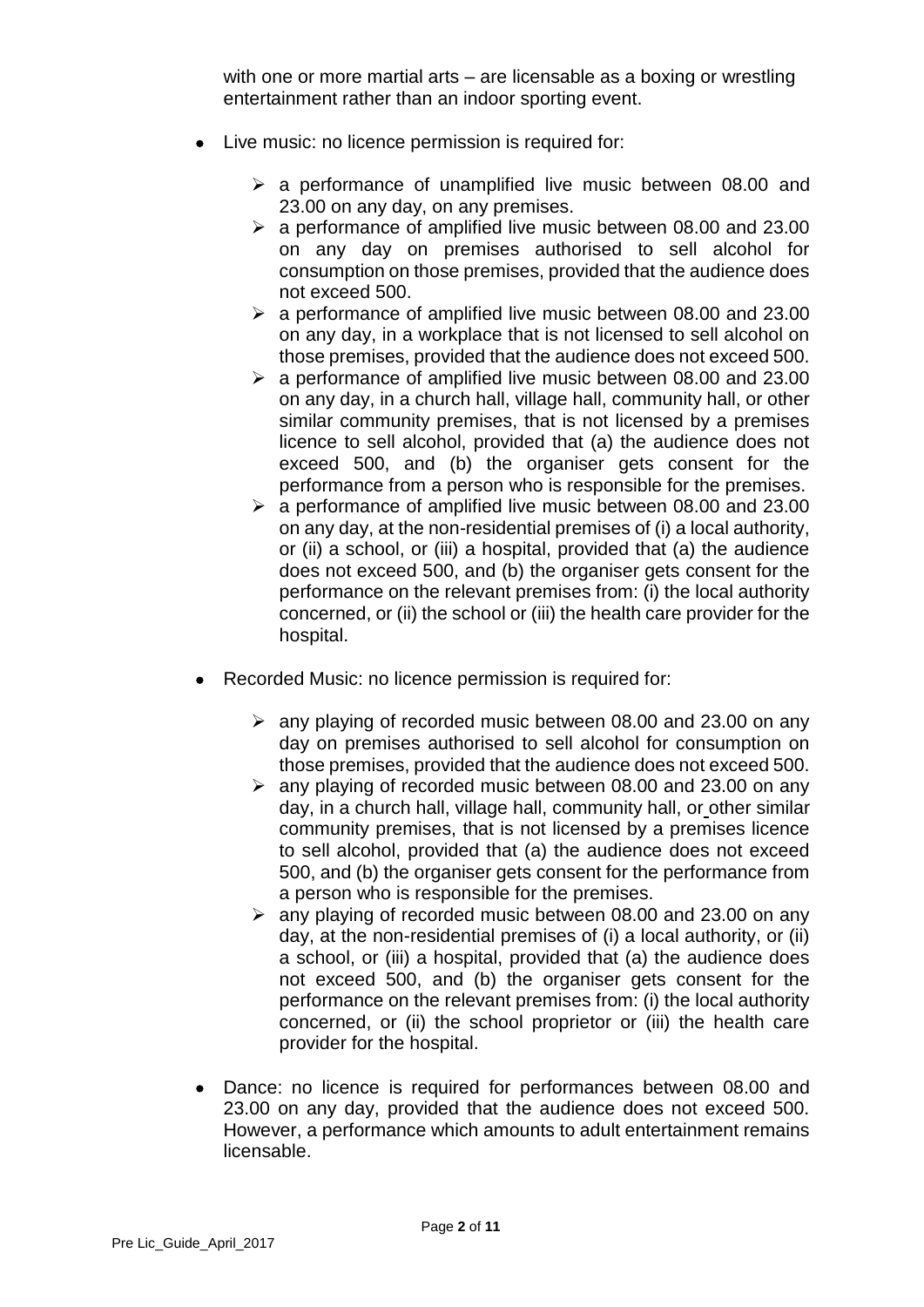- Cross activity exemptions: no licence is required between 08.00 and 23.00 on any day, with no limit on audience size for:
	- $\triangleright$  any entertainment taking place on the premises of the local authority where the entertainment is provided by or on behalf of the local authority;
	- $\triangleright$  any entertainment taking place on the hospital premises of the health care provider where the entertainment is provided by or on behalf of the health care provider;
	- $\triangleright$  any entertainment taking place on the premises of the school where the entertainment is provided by or on behalf of the school proprietor; and
	- $\triangleright$  any entertainment (excluding films and a boxing or wrestling entertainment) taking place at a travelling circus, provided that (a) it takes place within a moveable structure that accommodates the audience, and (b) that the travelling circus has not been located on the same site for more than 28 consecutive days.

There are some other exemptions when a licence for regulated entertainment is not needed, they are:

- Activities which involve participation as acts of worship in a religious context.
- Activities in places of public religious worship.
- Education teaching students to perform music or to dance.
- The demonstration of a product  $-$  for example, a guitar  $-$  in a music shop.
- The rehearsal of a play or performance of music for a private audience where no charge is made with a view to making a profit.
- Morris dancing (or similar).
- $\bullet$  Incidental music the performance of live music or the playing of recorded music if it is incidental to some other activity.
- $\bullet$  Incidental film an exhibition of moving pictures if it is incidental to some other activity.
- A spontaneous performance of music, singing or dancing.
- Garden fetes or similar if not being promoted or held for purposes of private gain.
- Films for advertisement, information, education or in museums or art galleries.
- Television or radio broadcasts as long as the programme is live and simultaneous.
- Vehicles in motion at a time when the vehicle is not permanently or temporarily parked.
- Games played in pubs, youth clubs etc. (e.g. pool, darts and table tennis).
- Stand-up comedy.
- Provision of entertainment facilities (e.g. dance floors).

## **What does "incidental" mean?**

This is sometimes a difficult area and if you are unsure you should contact us for advice. Examples of "incidental" entertainment are: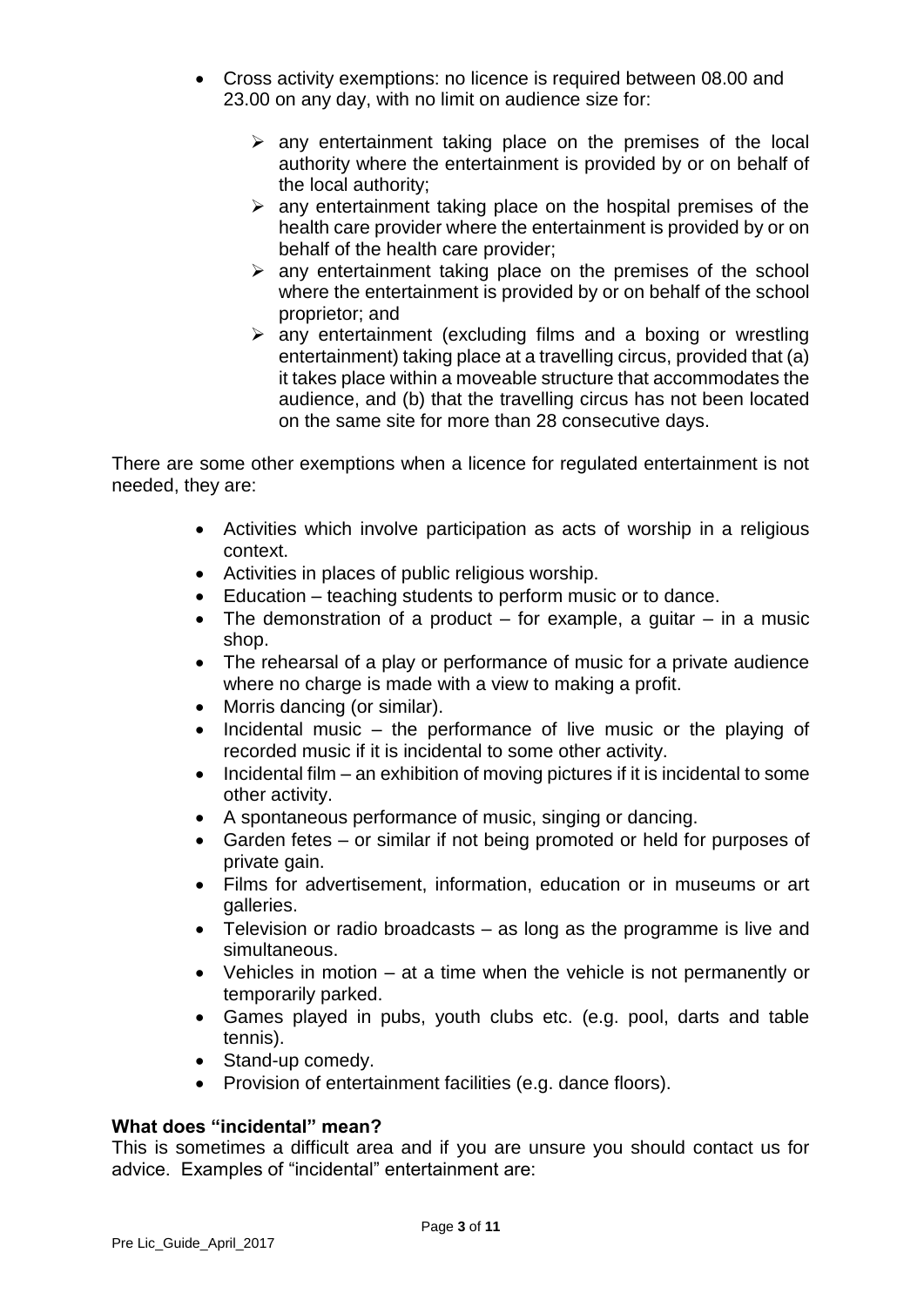- A supermarket playing background music (people go there to shop the music is not an influencing factor);
- Music during keep fit classes (people are there to exercise);
- Salsa dance classes (people are there to learn to dance);
- A pub jukebox playing in the background (people are there to drink, the music is not an influencing factor).

#### **Designated Premises Supervisor**

Where the sale of alcohol is an authorised activity under the licence, a Designated Premises Supervisor must be nominated. This person has overall responsibility for ensuring that the premises operate correctly. This person must be a Personal Licence holder (see 'Applying for a Personal Licence').

Premises licences, once granted, will last for the life of the business provided there are no changes and therefore will not need to be renewed, although an annual fee will be payable.

## *THE APPLICATION*

Applicants will need to complete an 'Application for a premises licence to be granted under the Licensing Act 2003' and include the following:

- Provide documentary evidence of a right to work in the UK.
- $\bullet$  A plan of the premises (see below).
- An 'operating schedule', including details of the licensable activities, operating times, the Designated Premises Supervisor if alcohol is supplied and the steps the licensee will take to promote the four licensing objectives (see the 'General Guidance for Applicants')
- The fee (see below).
- A consent form from the designated Premises Supervisor if applicable.
- A copy of the application must be sent to the Responsible Authorities (see below).
- The application must be advertised (see below).

**[Application forms](http://www.n-kesteven.gov.uk/business/licensing/business-licences-and-conditions/business-licences/premises-licence/107227.article) are available on our website [www.n-kesteven.gov.uk](http://www.n-kesteven.gov.uk/) or by contacting the licensing team at the address below.**

## *RIGHT TO WORK*

From the 6 April 2017, licensing authorities are required to check the eligibility to work for all those applying for personal licences and premises licensed for the sale of alcohol and late night refreshment. Licences cannot be issued to an individual who does not have permission to be in the UK, or is not entitled to undertake work relating to the carrying on of a licensable activity.

Licences issued to those with limited permission to be in the UK will lapse when their permission to be in the UK and work in a licensable activity comes to an end.

Premises licence application forms have been updated to allow the applicant to provide their date of birth, nationality and evidence of eligibility to work. A list of acceptable documents to demonstrate eligibility to work has been included within the forms. The applicant must submit copies of their acceptable documents within the application.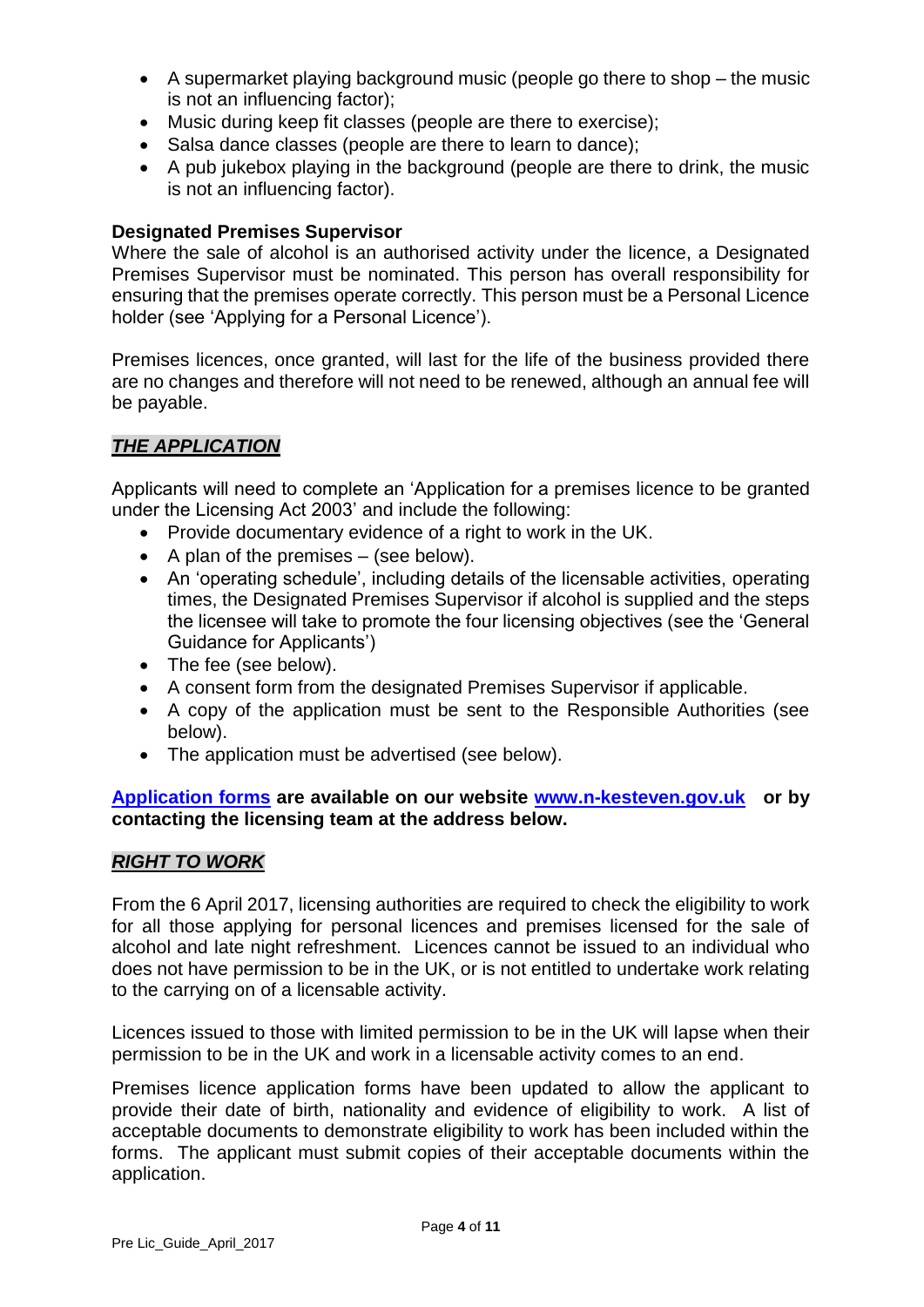We will check that the documents provided demonstrate that the applicant is eligible to work in the licensable activity. This may include making checks with the Home Office Immigration team.

## *THE PLAN*

Applications must contain a plan of the premises which does not have to be to scale but the information contained therein must be clear and legible in all material respects and should include the following details:

- the extent of the boundary of the building, if relevant, and any external and internal walls of the building and, if different, the perimeter of the premises;
- the location of points of access to and egress from the premises;
- if different from the sub-paragraph above the location of escape routes from the premises;
- in a case where the premises is to be used for more than one licensable activity, the area within the premises used for each activity;
- fixed structures (including furniture) or similar objects temporarily in a fixed location (but not furniture) which may impact on the ability of individuals on the premises to use exits or escape routes without impediment;
- in a case where the premises includes a stage or raised area, the location and height of each stage or area relative to the floor;
- in a case where the premises includes any steps, stairs, elevators or lifts, the location of the steps, stairs, elevators or lifts;
- in the case where the premises includes any room or rooms containing public conveniences, the location of the room or rooms;
- the location and type of any fire safety and any other safety equipment;
- the location of a kitchen, if any, on the premises.

The plan should include a key through which the matters mentioned or referred to are sufficiently illustrated by the use of symbols on the plan.

## *FEES*

Fees for all 2003 Act permissions and applications are set by Central Government. All cheques should be made payable to "North Kesteven District Council". The authority does not accept cash payments.

Premises licences, club premises certificates, variations to conditions, conversions and annual maintenance fees are based on the non-domestic rateable value (NDRV) of the premises. These are sub-divided into 5 bands. To calculate the fee you will have to pay you will need to know the NDRV of your premises. The annual fee is payable 1 year after the grant of the licence or certificate. A failure to pay the annual fee will result in the suspension of the premises licence until the debt is settled.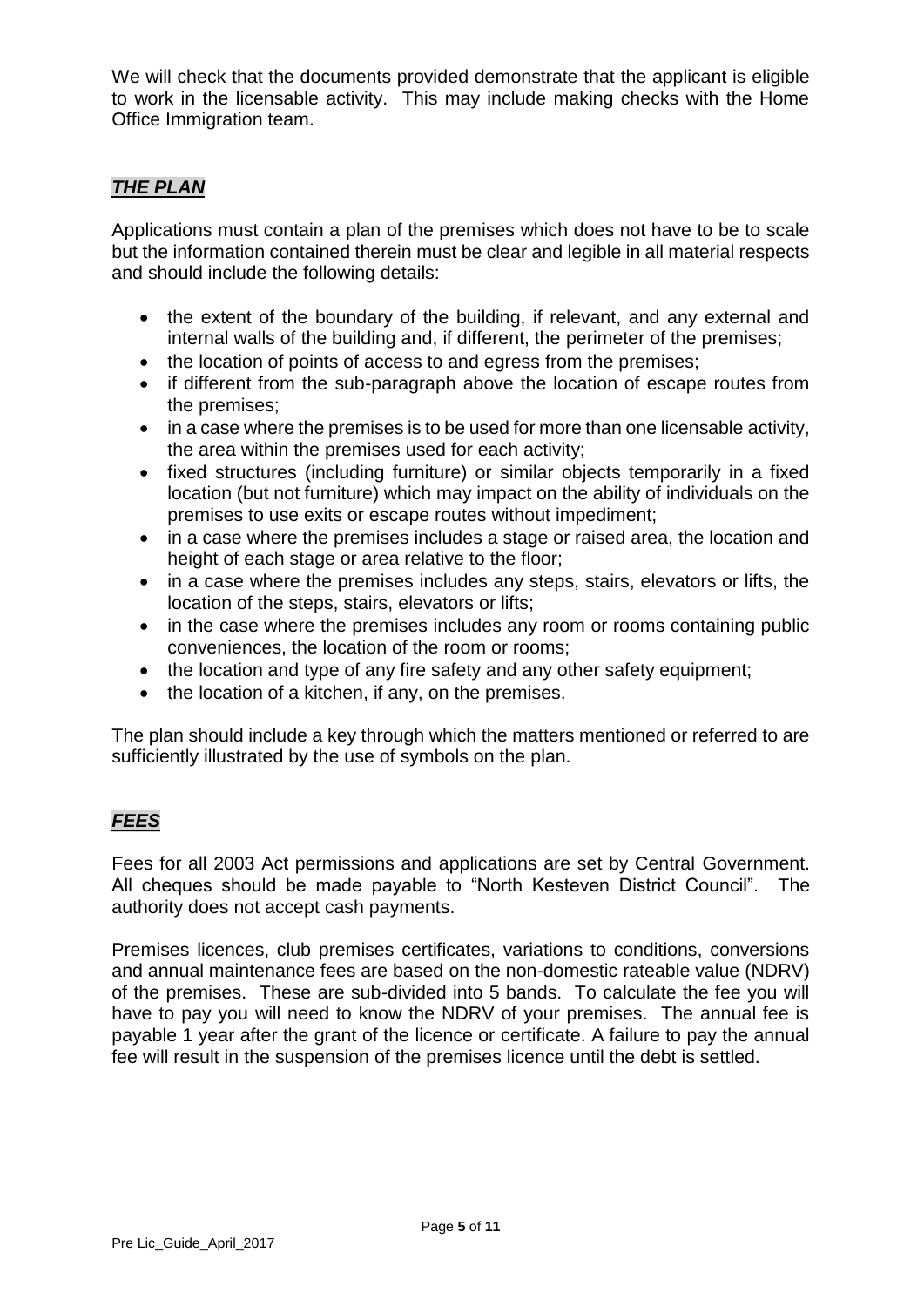| Band                                                                                                                                                                                              | A               | B                  | C                   | D                    | Е                    |
|---------------------------------------------------------------------------------------------------------------------------------------------------------------------------------------------------|-----------------|--------------------|---------------------|----------------------|----------------------|
| Non-domestic rateable value                                                                                                                                                                       | $£0-$<br>£4,300 | £4,300-<br>£33,000 | £33,001-<br>£87,000 | £87,001-<br>£125,000 | £125,001<br>and over |
| Fees payable for: Premises<br>Licence/Club Certificate and<br>variations to conditions (but not<br>changes of name and address<br>or changes of designated<br>premises supervisor)<br>Multiplier* | £100            | £190               | £315                | £450                 | £635                 |
|                                                                                                                                                                                                   |                 |                    |                     | £900*                | £1905*               |
| Annual fee                                                                                                                                                                                        | £70             | £180               | £295                | £320                 | £350                 |
| <b>Multiplier*</b>                                                                                                                                                                                |                 |                    |                     | £640*                | £1050*               |

\**The Government has introduced multipliers to bands D and E for premises whose exclusive or primary business is selling alcohol for consumption on the premises.*

To find out how much your non-domestic rateable value of your premises is please enter your postcode into the Valuation Office's website, [www.voa.gov.uk.](http://www.voa.gov.uk/)

## **Exemptions:**

**No fee or annual charge** is payable by church halls, chapel halls, village halls, parish and community halls or other premises of a similar nature for a premises licence authorising **only** the provision of regulated entertainment.

**No fee or annual charge** is payable by a school or college for a premises licence authorising **only** the provision of regulated entertainment carried on for the purposes of the school or college.

For premises under construction, which have not been allocated a non-domestic rateable value but will be given such a value as soon as a completion certificate is given, the band will be band C. Subsequent annual fees will relate to the actual nondomestic rateable value given to the property.

## *RESPONSIBLE AUTHORITIES*

Responsible Authorities are public bodies that under the terms of the 2003 Act must be fully notified of applications and are entitled to make representations to the licensing authority in relation to the application for the grant or variation of a premises licence.

Persons applying for a new Premises Licences will need to submit a copy of their application, including a plan, to the 'Responsible Authorities'. This must be done **on the same day** as applying to the Licensing Authority (above). Further details are set out at the end of this Guidance.

#### *ADVERTISING THE APPLICATION*

Applications must be displayed in a prominent position at or on the premises concerned. There are regulations concerning the format of the actual form the notice must take.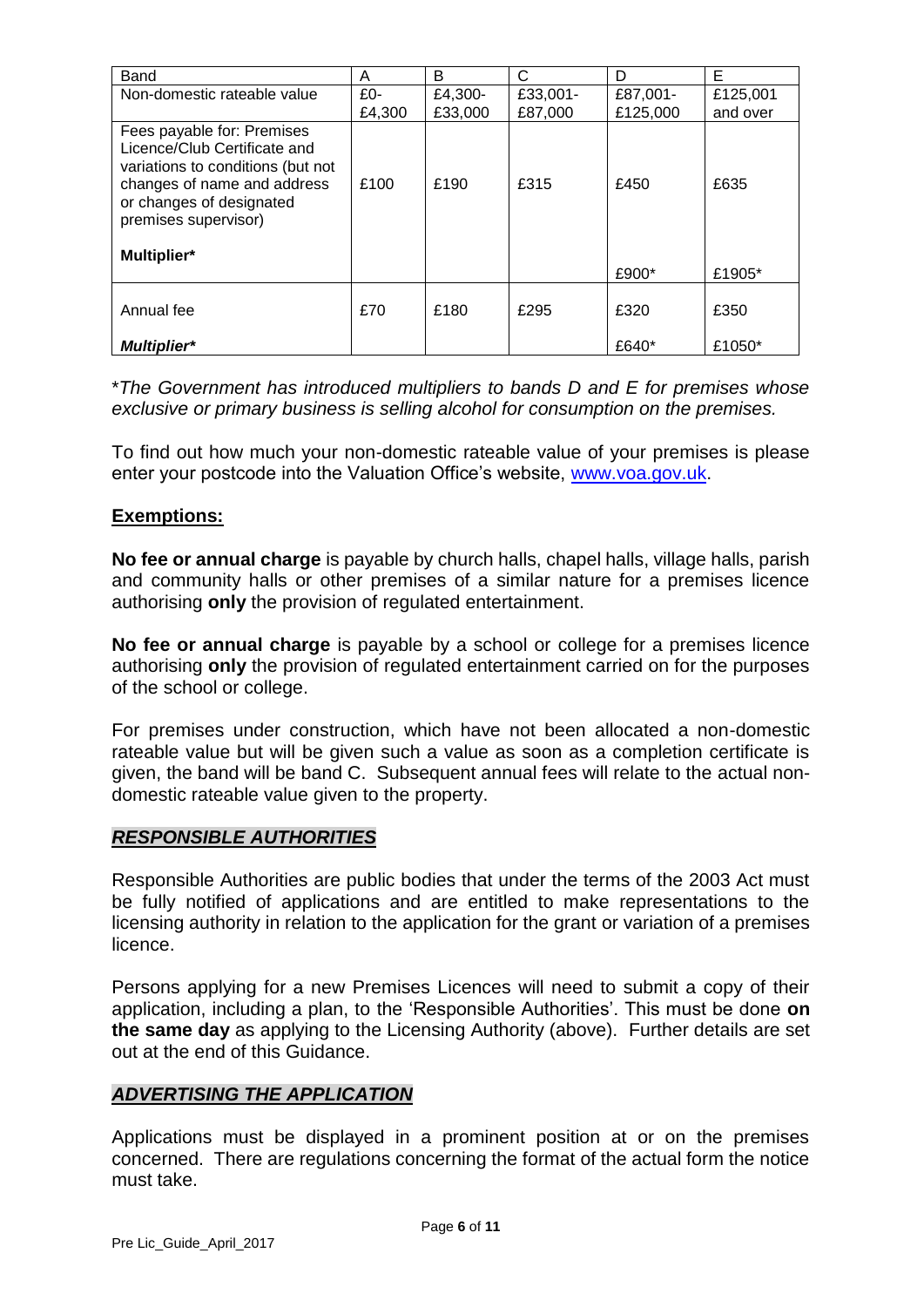This notice must be displayed for not less than 28 consecutive days starting on the day after the day the application was made. The applicant must also advertise the application in a local newspaper circulating in the district such as the Lincolnshire Echo or Sleaford Standard. The newspaper notice must be circulated on at least one occasion not more than 10 working days after the giving of the application to the Licensing Authority, both the newspaper notice and the notice for the application will contain the following information:

- The relevant licensable activities proposed to be carried on at the premises;
- The name of the applicant;
- The postal address of the premises, or if not applicable a description of the premises concerned;
- Details of where the register of the Licensing Authority is held and where it can be inspected;
- The dates between which an interested party or a responsible authority may make representations to the Licensing Authority;
- A statement that all representations must be made in writing; and
- A statement that it is an offence knowingly or recklessly to make a false statement in connection with an application and the maximum fine for which a person is liable on summary conviction for the offence.
- The notice displayed on the premises must be A4 or larger, pale blue in colour, legibly printed in font size 16 or larger.
- There are further regulations in respect of displaying the notice.

A copy of this advertisement must be given to the Licensing Authority along with the details of where and when it is to be published, or a copy of the actual advertisement from the publication must be submitted to the Licensing authority immediately after the publication. We will also advertise the application on our web site

An example notice is attached at the end of this guidance.

## *REPRESENTATIONS*

If a representation from any person or a Responsible Authority has been received, the Licensing Authority will decide whether the representation is relevant. If found to be relevant the licensing team will consider arranging a mediation meeting between the relevant parties for them to try and find a reasonable compromise. If this informal process is unsuccessful a hearing before the Licensing Sub-Committee will be scheduled. All relevant parties will be notified. The Licensing Sub-Committee will make a decision and the details of that decision will be circulated to the parties concerned. For more details concerning hearings before the Licensing Sub-Committee please contact the Licensing team at the address below.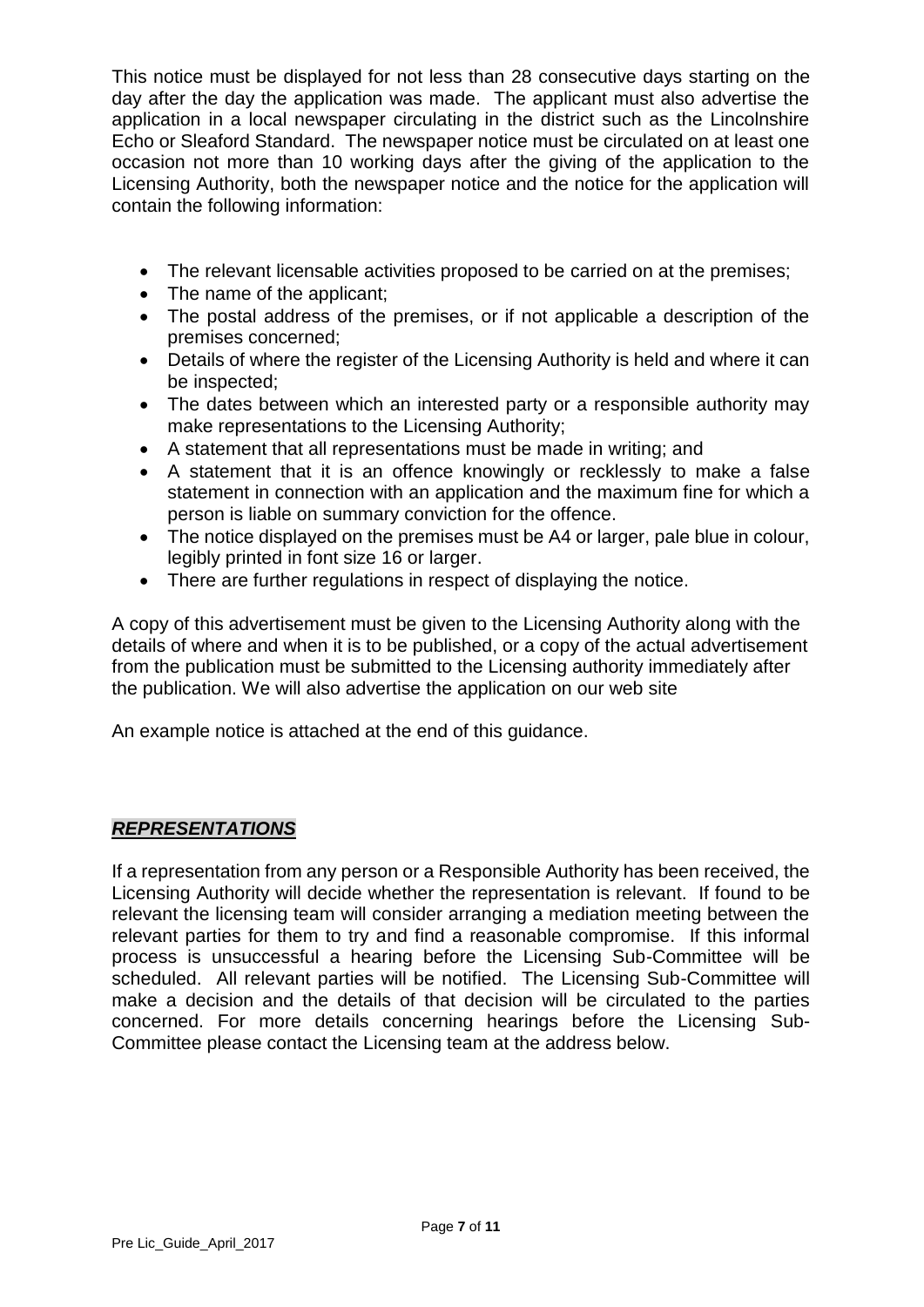## *CONTACT US*

IF YOU HAVE UNANSWERED QUESTIONS ABOUT THE LICENSING ACT THEN PLEASE CONTACT US BY:

Visiting the Council's website [www.n-kesteven.gov.uk](http://www.n-kesteven.gov.uk/) or telephone the Licensing Team on 01529 414155 or e-mail [licensingteam@n-kesteven.gov.uk.](mailto:licensingteam@n-kesteven.gov.uk) Alternatively you can also make an appointment with an officer of the Licensing team.

The Licensing Team Environment and Public Protection North Kesteven District Council District Council Offices Kesteven Street Sleaford **Lincolnshire** NG34 7EF

## **Appendix A – Responsible Authorities**

Responsible Authorities are public bodies that, under the terms of the 2003 Act, must be fully notified of applications and are entitled to make representations to the licensing authority in relation to the application for the grant, variation or review of a premises licence or club premises certificate or for the issue of a provisional statement.

All applications for Licences under the Licensing Act 2003 will need to be addressed to the Licensing Authority (North Kesteven District Council) at the address given above.

Applicants for new, and variations to, Premises Licences and Club Premises Certificates will need to submit a copy of their application, including the plan, to the 'Responsible Authorities'. This must be done **on the same day** as applying to the Licensing Authority (above). The Responsible Authorities for the North Kesteven District Council area are:

## **1. Lincolnshire Police**

- **2. Lincolnshire Fire & Rescue**
- **3. North Kesteven District Council**
	- Food/Health & Safety Team
	- Environmental Protection Team
	- Planning Services

## **4. Lincolnshire Child Protection Services**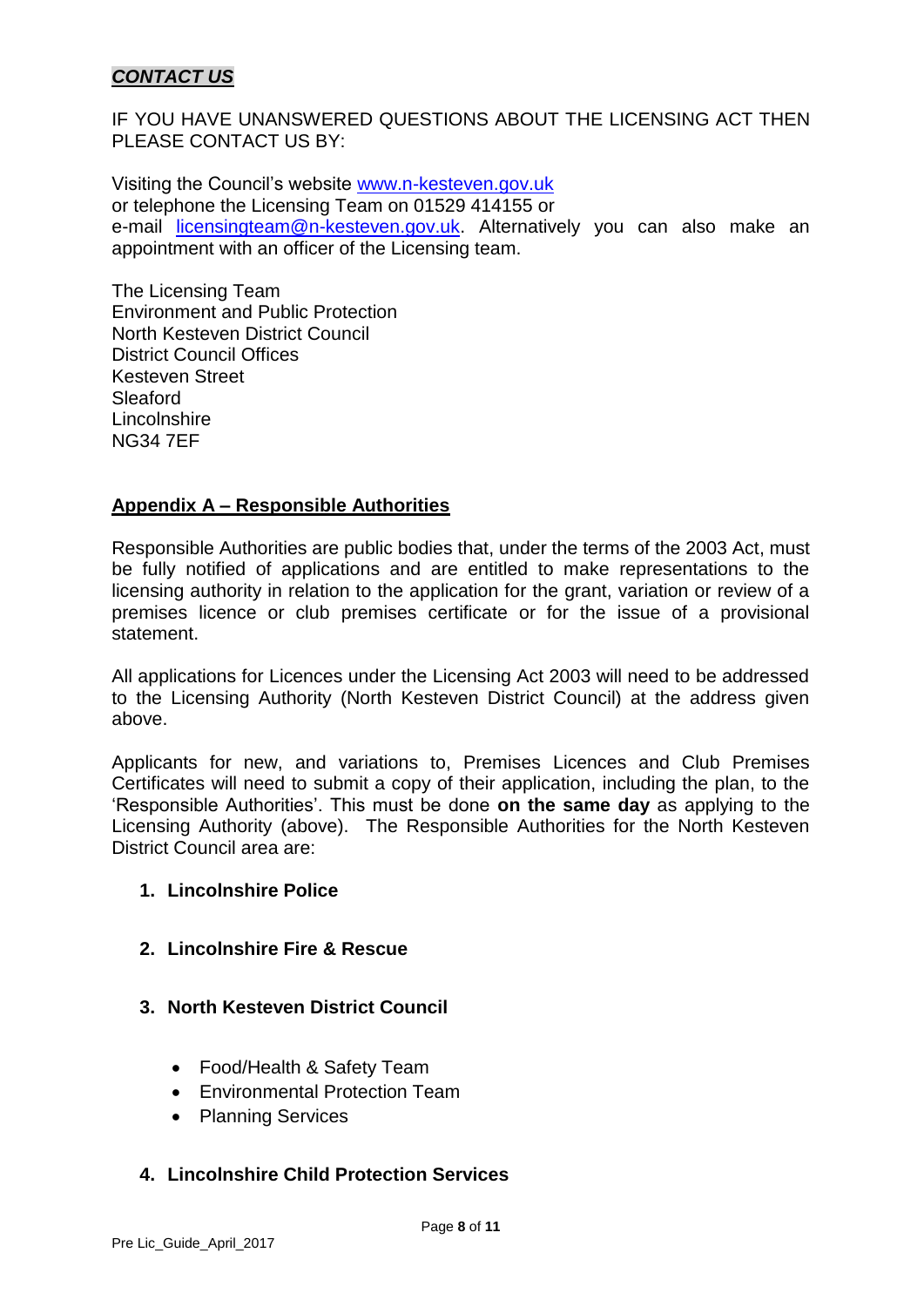- **5. Lincolnshire Trading Standards**
- **6. Lincolnshire Public Health**
- **7. Home Office (Immigration) –** certain types of application.

**Their full contact details may be found in our separate guidance document 'NKDC Responsible Authorities'.**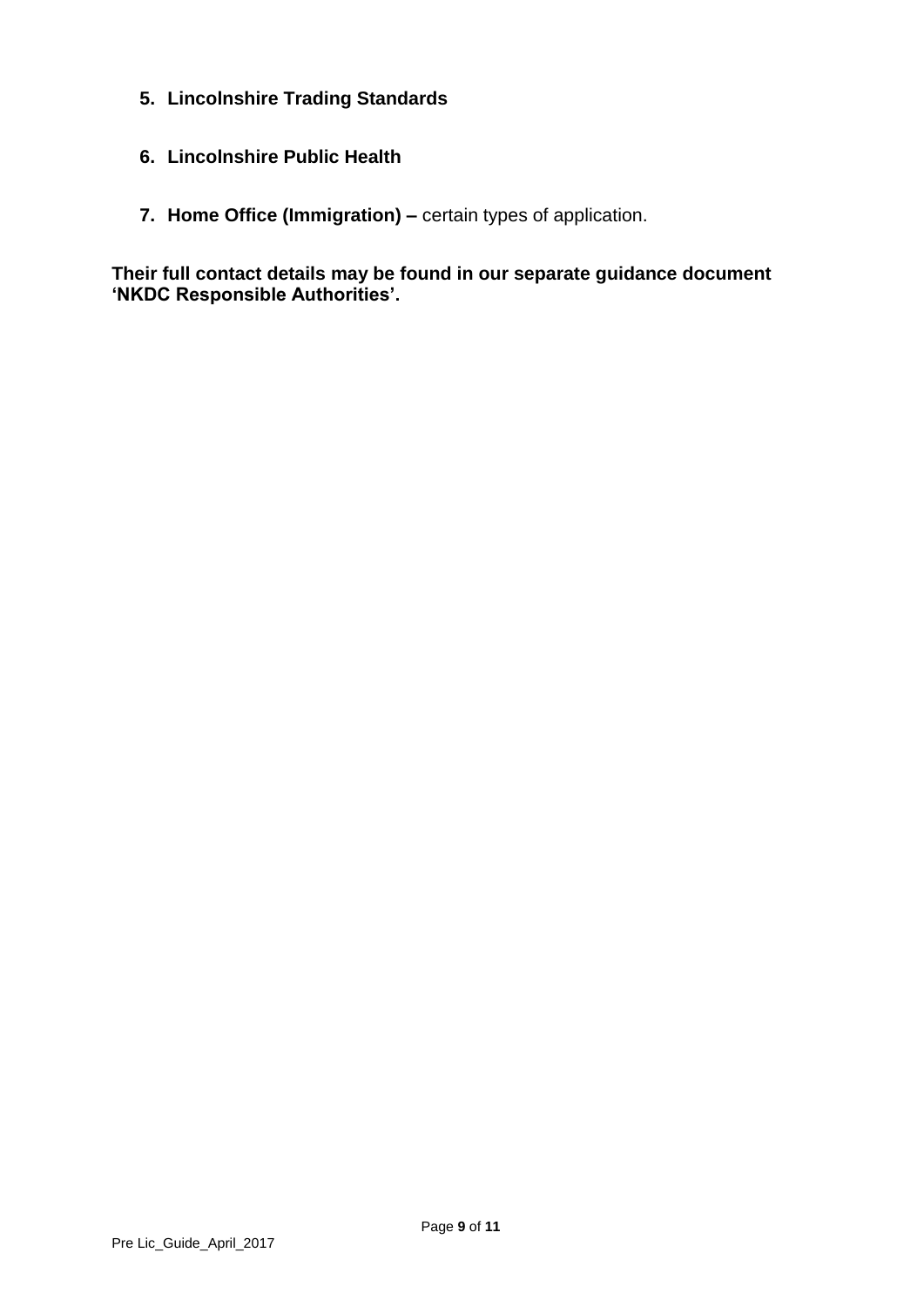## **LICENSING ACT 2003**

## **(NAME AND ADDRESS OF PREMISES)**

I/We (name of applicant(s)) hereby give notice of an application to North Kesteven District Council for a Premises Licence/Club Premises certificate in respect of the above premises. The proposed licensable activities are as follows:-

(A brief description of the licensable activities) e.g

1. To enable the sale of alcohol from – to -,

2. To enable the sale of late night refreshment from – to -,

3. To enable regulated entertainment from – to -,

Full details of the application can be viewed at the offices of North Kesteven District Council, Kesteven Street, Sleaford from 9.00am to 4.30pm Monday to Thursday and 9.00am to 4.00pm Friday, up to 28 days from the date of this application.

All representations made by Interested Parties or Responsible Authorities to the Licensing Authority must be in writing.

It is an offence for anyone knowingly or recklessly to make a false statement in connection with a licence application. Those who make a false statement may be liable on summary conviction to a fine of any amount.

## **Dated this (day) day of (month) 20\*\***